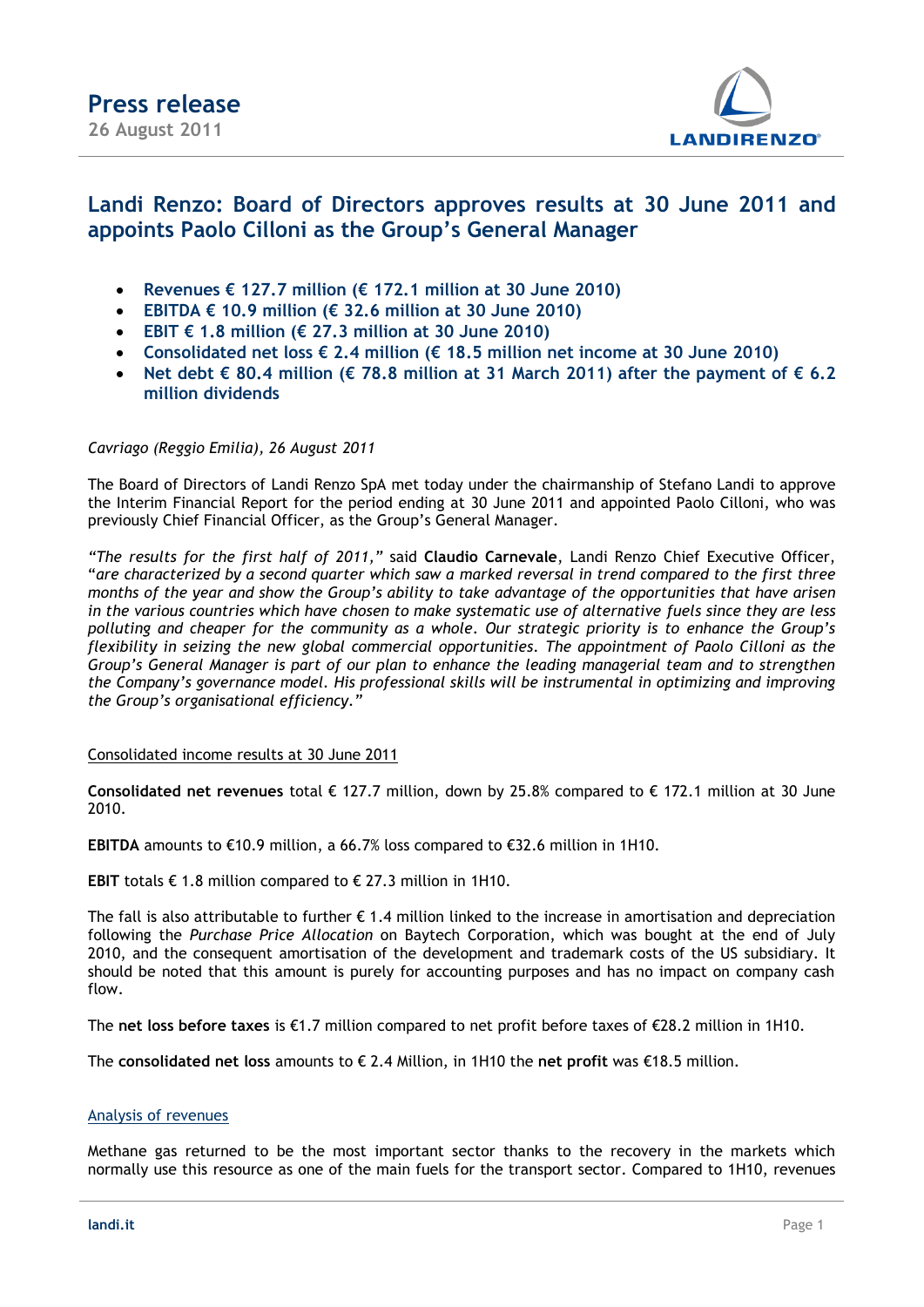

from the sales of *Methane systems* (up by 30.8% at € 61.4 million) represented 48.1% of total revenues. Sales of *LPG systems* accounted for 46.7%, while the remaining 5.2% related to the sales in other businesses.

In terms of geographical distribution, the Group achieved 82.9% of its consolidated revenues abroad (25.9% in Europe and 57.0% outside of Europe). In particular, net sales on non-European markets rose by 37.8% to stand at € 72.8 million at 30 June 2011. The excellent result in these countries was achieved thanks to the company's ability to take effective advantage of the new commercial opportunities and to exploit the favourable market conditions. Compared to 1H10:

- Southwest Asia saw a rise of 43.4% continuing the trend which started in the second half of 2010;
- America grew 38.8%, driven by the pick-up in sales, especially in the South-American market where the Group has maintained a strong and constant presence;
- the Rest of the World saw a rise of 28.1% due to the solid demand for methane systems, especially in Asia;
- Italy and the Rest of Europe stood at  $\epsilon$  55.0 million, down by over 50.0% due to the decrease in OEM sales.

#### Consolidated equity and financial results at 30 June 2011

**Net debt** stands at € 80.4 million; the figure is largely in line with that at 31 March 2011 (€ 78.8 million) despite the payment of dividends for  $\epsilon$  6.2 million.

**Shareholders' equity** stands at € 142.2 million, compared to € 145.6 million at 31 March 2011 and € 152.7 million at 31 December 2010.

#### Appointment of the Group's new General Manager

The Board of Directors also appointed Paolo Cilloni as the Group's General Manager, to promote his professional skills – which he has already widely proven in twenty years working at the company – to make a significant and decisive contribution to the management and evolution of the business. In the carrying on of his activities, Paolo Cilloni will be focusing on the Group's structure optimization.

Paolo Cilloni's curriculum vitae is available at [www.landi.it](http://www.landi.it/) in the Investor Relations section.

#### Outlook for 2011

Considering the difficulties linked to the extreme uncertainty of the international macroeconomic scenario, the Group expected sales in the current year are expected to be between € 260.0 and 280.0 million with an EBITDA margin between 8% and 10%.

#### Declaration by the manager in charge of preparing the financial reports

The Manager in charge of preparing the financial reports, Paolo Cilloni, declares pursuant to article 154 – bis, par. 2 of Legislative Decree no. 58 of 24 February 1998 that the accounting information provided herein corresponds to the documented results and to the accounting books and entries.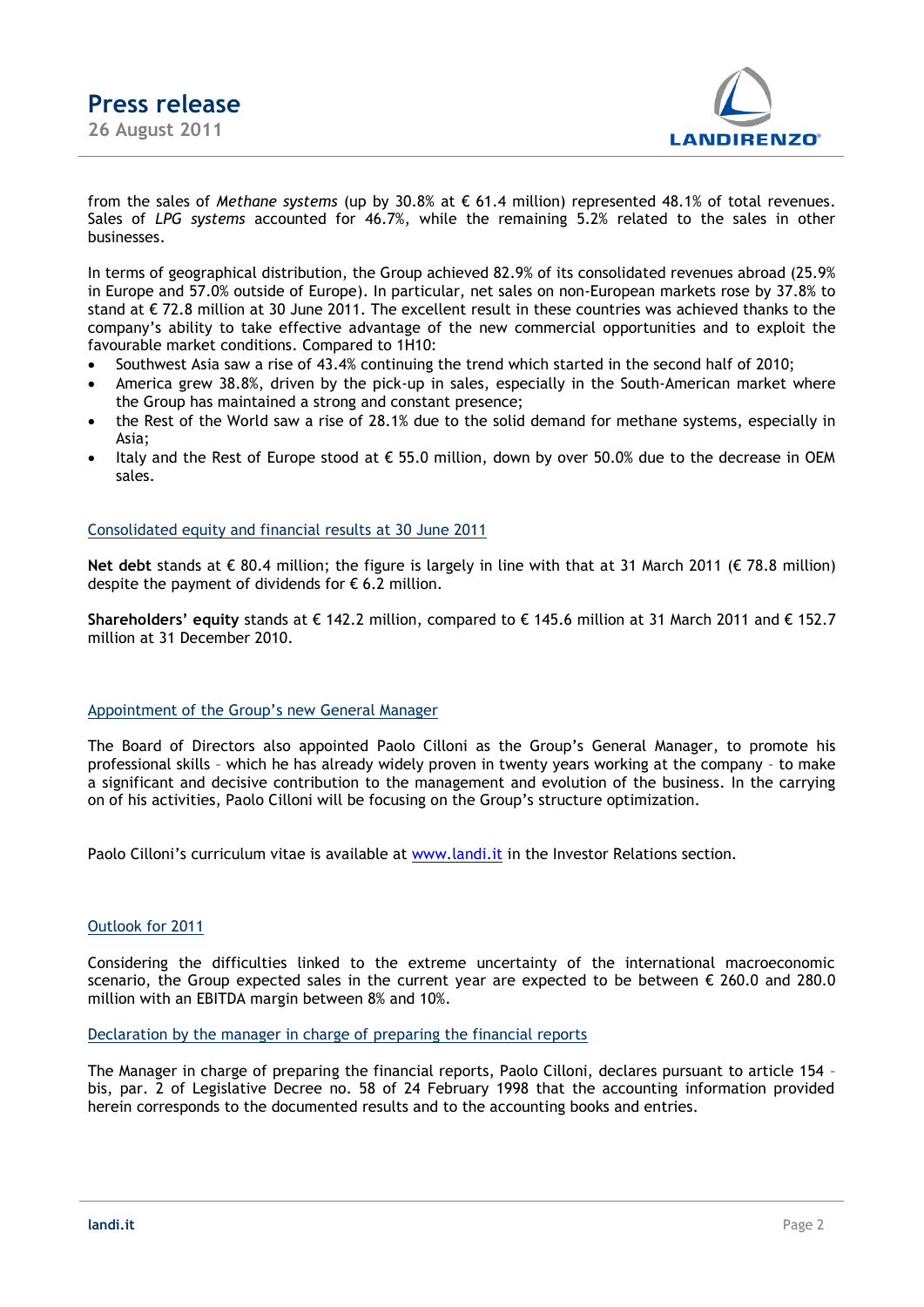



*The Interim Financial Report at 30 June 2011 will be made available to the public at the company's registered office, at Borsa Italiana SpA and on the website [www.landi.it](http://www.landi.it/) according to time limits laid down by law.*

*This press release is also available on the company's website [www.landi.it](http://www.landi.it/).*

**Landi Renzo** is a world leader in the sector of components and LPG and CNG fuel systems for motor vehicles. Based in Cavriago (Reggio Emilia) and with more than 50 years' experience in the sector, Landi Renzo is distinguished by the sustained growth of its revenues and the extent of its international operations, with a presence in over 50 countries and exports accounting for more than 80% of the Company's sales. Landi Renzo S.p.A. has been listed in the STAR segment of Borsa Italiana MTA market since June 2007.

**For further information:**

Pierpaolo Marziali **Marco Fraquelli Marco Fraquelli** M&A and Investor Relations Manager [fraquelli@secrp.it](mailto:fraquelli@secrp.it) [ir@landi.it](mailto:ir@landi.it) **Daniele Pinosa Corrado Storchi** [pinosa@secrp.it](mailto:pinosa@secrp.it) Public Affairs Manager Tel. [cstorchi@landi.it](mailto:cstorchi@landi.it) Tel. +39 0522.94.33

**IR Top Consulting** Floriana Vitale, Maria Antonietta Pireddu Tel. [ir.landirenzo@irtop.com](mailto:ir.landirenzo@irtop.com)

**Landi Renzo SEC Relazioni Pubbliche e Istituzionali**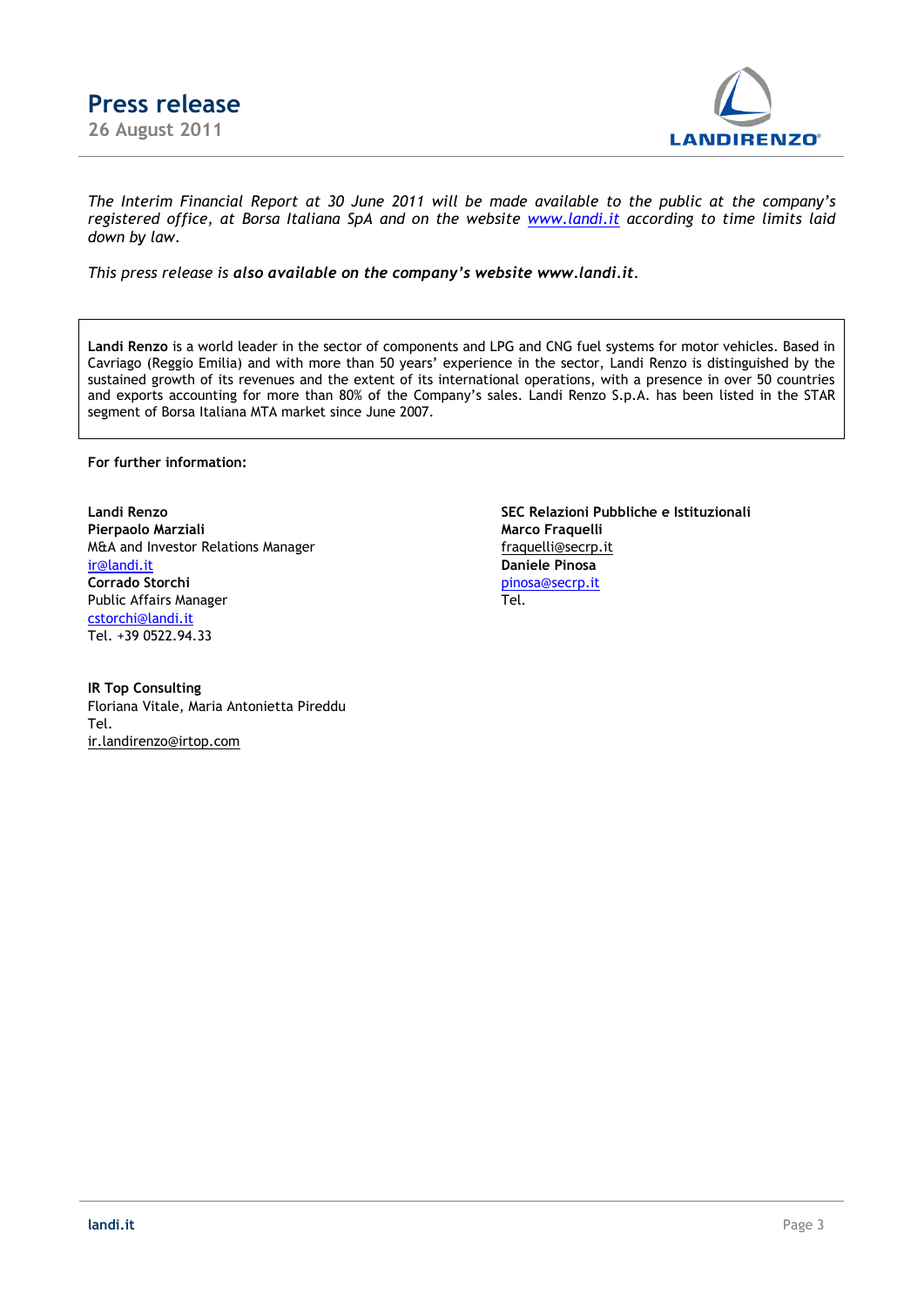

# **CONSOLIDATED BALANCE SHEET**

| <b>ASSETS (thousands of Euros)</b>                          | 30-Jun-11 | 31-Dec-10<br>restated | 31-Dec-10 | 30-Jun-10 |
|-------------------------------------------------------------|-----------|-----------------------|-----------|-----------|
| <b>Non-current assets</b>                                   |           |                       |           |           |
| Property, plant and equipment                               | 37,156    | 38,551<br>38,551      |           | 30,228    |
| Development expenditure                                     | 10,992    | 12,340                | 5,563     | 4,382     |
| Goodwill                                                    | 59,498    | 59,818                | 66,225    | 53,210    |
| Other intangible assets with finite useful lives            | 30,328    | 31,333                | 29,270    | 16,547    |
| Other non-current financial assets                          | 259       | 288                   | 288       | 228       |
| Deferred tax assets                                         | 9,632     | 9,473                 | 9,473     | 9,179     |
| <b>Total non-current assets</b>                             | 147,865   | 151,803               | 149,370   | 113,774   |
| <b>Current assets</b>                                       |           |                       |           |           |
| Trade receivables                                           | 79,837    | 80,185                | 80,185    | 79,951    |
| Trade receivables - related parties                         | 461       | 712                   | 712       | 62        |
| Inventories                                                 | 74,079    | 66,980                | 66,980    | 65,492    |
| Other receivables and current assets                        | 30,389    | 21,348                | 21,348    | 11,694    |
| Current financial assets                                    | 152       | 131                   | 131       | 132       |
| Cash and cash equivalents                                   | 24,557    | 26,297                | 26,297    | 70,796    |
| <b>Total current assets</b>                                 | 209,475   | 195,653               | 195,653   | 224,127   |
| <b>TOTAL ASSETS</b>                                         | 357,340   | 347,456               | 345,023   | 337,901   |
|                                                             |           |                       |           |           |
| <b>EQUITY AND LIABILITIES (thousands of Euros)</b>          | 30-Jun-11 | 31-Dec-10<br>restated | 31-Dec-10 | 30-Jun-10 |
| Group shareholders' equity                                  |           |                       |           |           |
| Share capital                                               | 11,250    | 11,250                | 11,250    | 11,250    |
| Other reserves                                              | 132,951   | 122,807               | 121,807   | 122,590   |
| Profit (loss) for the period                                | $-2,397$  | 18,635                | 19,459    | 18,461    |
| Total equity attributable to the shareholders of the parent | 144,804   | 151,943               | 152,516   | 152,301   |
| <b>Minority interests</b>                                   | 447       | 759                   | 759       | 539       |
| <b>TOTAL EQUITY</b>                                         | 142,251   | 152,702               | 153,275   | 152,840   |
| <b>Non-current liabilities</b>                              |           |                       |           |           |
| Bank loans                                                  | 53,580    | 66,637                | 66,637    | 45,752    |
| Other non-current financial liabilities                     | 123       | 173                   | 173       | 246       |
| Provisions for risks and charges                            |           |                       |           |           |
|                                                             | 4,240     | 4,753                 | 4,753     | 3,539     |
| Defined benefit plans                                       | 3,067     | 3,153                 | 3,153     | 2,500     |
| Deferred tax liabilities                                    | 13,013    | 14,136                | 11,310    | 7,132     |
| <b>Total non-current liabilities</b>                        | 74,113    | 89,032                | 86,026    | 59,169    |
| <b>Current liabilities</b>                                  |           |                       |           |           |
| Bank overdrafts and short-term loans                        | 50,996    | 28,407                | 28,407    | 21,408    |
| Other current financial liabilities                         | 252       | 560                   | 560       | 146       |
| Trade payables                                              | 75,671    | 64,474                | 64,474    | 85,238    |
| Trade payables - related parties                            | 334       | 354                   | 354       | 3,866     |
| <b>Tax liabilities</b>                                      | 5,203     | 4,345                 | 4,345     | 7,892     |
| Other current liabilities                                   | 8,520     | 7,582                 | 7,582     | 7,337     |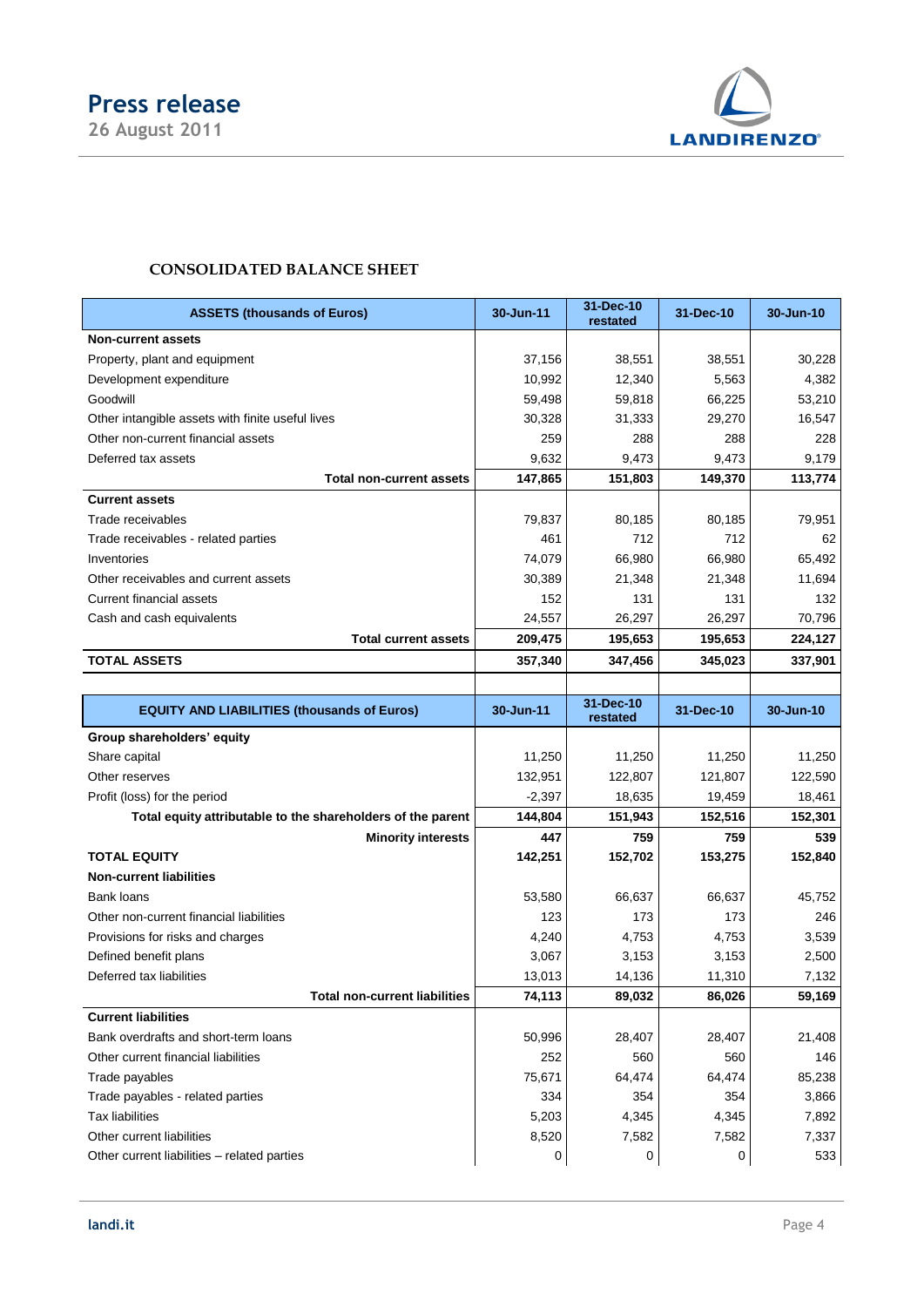# **Press release**

**26 August 2011**



|                                     | <b>Total current liabilities</b> | 140.976 | 105.722 | 105.722 | 125.892 |
|-------------------------------------|----------------------------------|---------|---------|---------|---------|
| <b>TOTAL LIABILITIES AND EQUITY</b> |                                  | 357,340 | 347.456 | 345.023 | 337,901 |

## **CONSOLIDATED INCOME STATEMENT**

| <b>INCOME STATEMENT (thousands of Euros)</b>                           | 30-Jun-11 | 31-Jun-10 |
|------------------------------------------------------------------------|-----------|-----------|
| Revenues (goods and services)                                          | 126,844   | 172,019   |
| Revenues (goods and services) - related parties                        | 899       | 91        |
| Other revenue and income                                               | 678       | 237       |
| Cost of raw materials, consumables and goods and change in inventories | $-61,296$ | $-67.613$ |
| Cost of raw materials - related parties                                | 0         | $-4,112$  |
| Costs for services and use of third party assets                       | $-32,976$ | $-46,993$ |
| Cost for services and use of third party assets - related parties      | $-762$    | $-442$    |
| Personnel expenses                                                     | $-21,161$ | $-18,065$ |
| Accruals, impairment losses and other operating expenses               | $-1,341$  | $-2,473$  |
| <b>Gross Operating Profit</b>                                          | 10,885    | 32,649    |
| Amortization, depreciation and impairment losses                       | $-9,088$  | $-5,339$  |
| <b>Operating Profit</b>                                                | 1,797     | 27,310    |
| Financial income                                                       | 271       | 91        |
| <b>Financial expenses</b>                                              | $-1,600$  | $-1,028$  |
| Exchange rate gains and losses                                         | $-2,216$  | 1,806     |
| Profit (Loss) before tax                                               | $-1,748$  | 28,179    |
| <b>Taxes</b>                                                           | $-907$    | $-9,237$  |
| Net profit (loss) for the Group and minority interests, including:     | $-2,655$  | 18,942    |
| Minority interests                                                     | $-258$    | 481       |
| Net Profit (Loss) of the Group                                         | $-2,397$  | 18,461    |
|                                                                        |           |           |
| Basic earnings (loss) per share (calculated on 112,500,000 shares)     | $-0.0213$ | 0,1641    |
| Diluted earnings (loss) per share                                      | $-0.0213$ | 0,1641    |

| <b>OVERALL INCOME STATEMENT (thousands of Euros)</b>            | 30-Jun-11 | 30-Jun-10 |
|-----------------------------------------------------------------|-----------|-----------|
| Net profit for the Group and minority interests                 | $-2,655$  | 18.492    |
| Exchange rate differences from conversion of foreign operations | $-1,609$  | 973       |
| Other Equity movements from foreign operations                  |           |           |
| Profits/Losses recorded directly to Equity net of tax effects   | -1.609    | 973       |
| Total overall result for the period                             | -4,264    | 19,915    |
|                                                                 |           |           |
| Profit for Shareholders of the Parent Company                   | $-3,952$  | 19.393    |
| Minority interests                                              | -312      | 522       |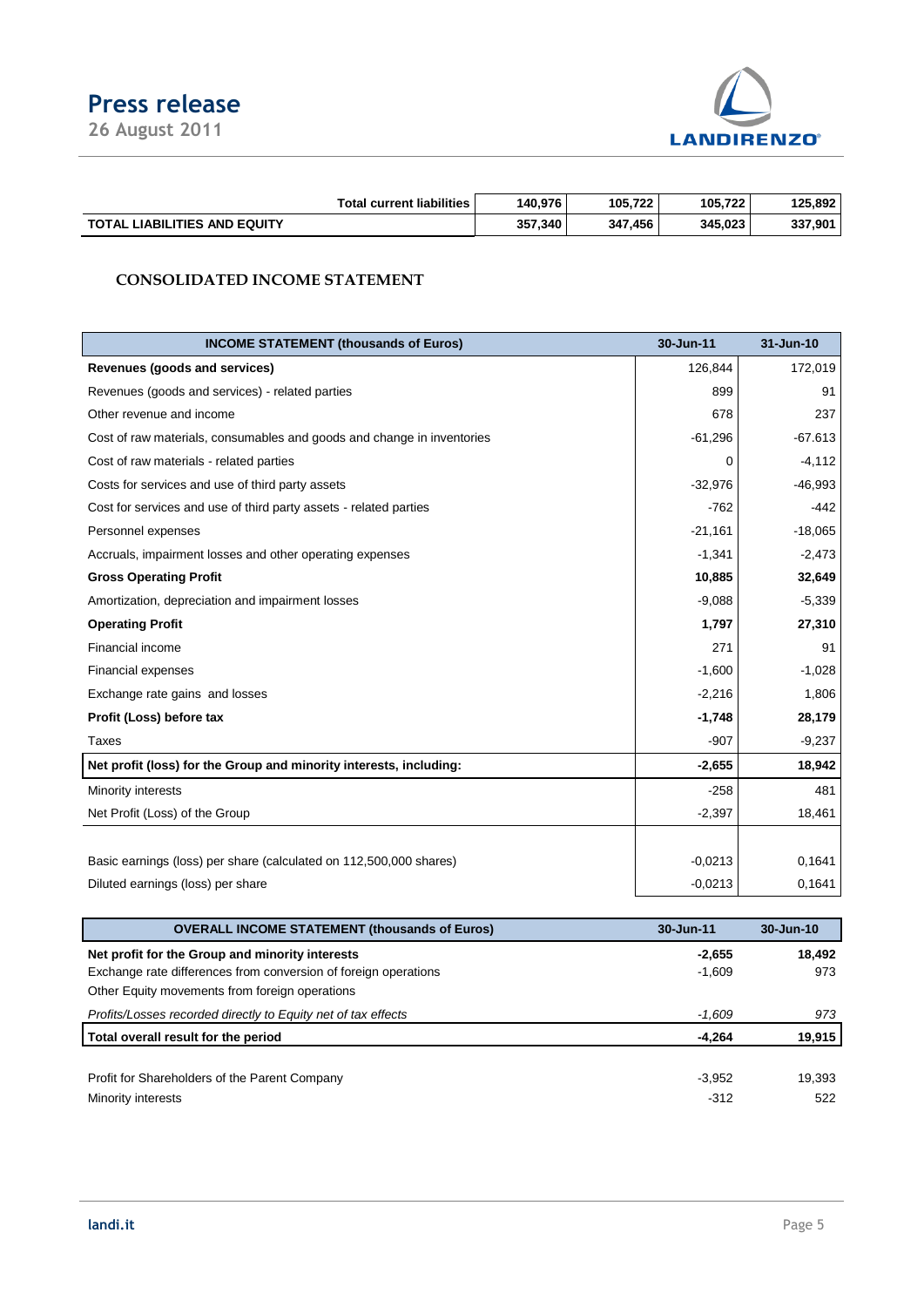

## **CONSOLIDATED CASH FLOW STATEMENT**

| <b>CASH FLOW STATEMENT (thousands of Euros)</b>                                           | 30-Jun-11 | 31-Dec-10<br><b>Restated</b> | 31-Dec-10 | 30-Jun-10 |
|-------------------------------------------------------------------------------------------|-----------|------------------------------|-----------|-----------|
| Opening cash and cash equivalents                                                         | -2,110    | 12,493                       | 12,943    | 12,943    |
| Opening cash and cash equivalents<br>AEB S.p.A., Baytech Corporation and AEB America      |           | 10,264                       | 10,264    | $\Omega$  |
| Profit (Loss) before tax (less minority interests)                                        | $-1,489$  | 29,112                       | 30,360    | 27,968    |
| Amortization, depreciation and impairment losses                                          | 9,088     | 13,705                       | 12,458    | 5,339     |
| Impairment of intangible assets related to Lovato development costs                       | 0         | 263                          | 263       | 0         |
| Net financial income and charges including exchange rate differences                      | 3,544     | 2,147                        | 2,147     | 869       |
| Accruals to provisions for employee benefits                                              | 778       | 1,335                        | 1,335     | 561       |
| Utilization of provisions for employee benefits                                           | $-756$    | $-896$                       | $-896$    | -155      |
| Other accruals less utilization                                                           | $-513$    | 2,575                        | 2,575     | 416       |
| Net change in deferred taxes                                                              |           | 4,005                        | 4,004     |           |
| <b>Current taxes</b>                                                                      | $-2,946$  | $-10,453$                    | $-10,453$ | $-8,778$  |
| (Increase) decrease in current assets:                                                    |           |                              |           |           |
| Inventories                                                                               | $-7,099$  | -4,496                       | $-4,496$  | $-6,656$  |
| trade receivables                                                                         | 348       | 29,228                       | 29,228    | 40,853    |
| trade receivables - related parties                                                       | 251       | $-520$                       | -520      | 131       |
| receivables due from others and other assets                                              | -9,062    | $-11,555$                    | $-11,555$ | $-2,022$  |
| (Increase) decrease in current liabilities:                                               |           |                              |           |           |
| trade payables                                                                            | 11,198    | $-27,361$                    | $-27,361$ | $-8,078$  |
| trade payables - related parties                                                          | $-20$     | $-3,597$                     | $-3,597$  | 623       |
| payables to others and other liabilities                                                  | 1,796     | 4,012                        | 4,012     | 6,830     |
| payables to others and other liabilities – related parties                                | 0         | 0                            | 0         | 0         |
| Cash flow from (for) operating activities                                                 | 5,118     | 27,504                       | 27,504    | 57,629    |
| Changes in non-current assets:                                                            |           |                              |           |           |
| Investments in intangible assets                                                          | $-1,559$  | $-4,379$                     | $-4,379$  | $-2,443$  |
| Disposals of intangible assets                                                            |           |                              |           |           |
| Investments in property, plant and equipment                                              | $-7,964$  | $-10,047$                    | $-10,047$ | $-4,104$  |
| Disposals of property, plant and equipment                                                |           | 852                          | 852       | 293       |
| Investments in other non-current financial assets                                         |           | -37                          | -37       | -92       |
| Cash flow from (used in) financing activities                                             | -9,523    | $-13,611$                    | $-13,611$ | $-6,347$  |
| Outlay for acquisition of AEB S.p.A. net of liquidity                                     |           | - 34,500                     | - 34,500  |           |
| Outlay for acquisition of Baytech Corporation net of liquidity                            |           | $-10,742$                    | $-10,742$ |           |
| Cash flow for acquisition of equity investments                                           |           | $-45,242$                    | $-45,242$ |           |
| Dividends paid in the period                                                              | $-6,188$  | $-6,975$                     | $-6,975$  | $-6,975$  |
| Change in equity attributable to the shareholders of the parent and minority<br>interests |           | 153                          | 153       | 153       |
| Loans obtained/repaid to/from banks and other financial backers during the period         | $-13,417$ | 13,157                       | 13,157    | $-7,941$  |
| Payments for reduction of payables for financial leasing                                  | $-318$    | $-303$                       | $-303$    | -73       |
| Cash flow from (used in) financing activities                                             | 19,923    | 6,032                        | 6,032     | $-14,836$ |
| <b>Total cash flow</b>                                                                    | $-24,328$ | $-25,317$                    | $-25,317$ | 36,446    |
| Closing cash and cash equivalents                                                         | $-26,438$ | $-2,110$                     | $-2,110$  | 49,388    |